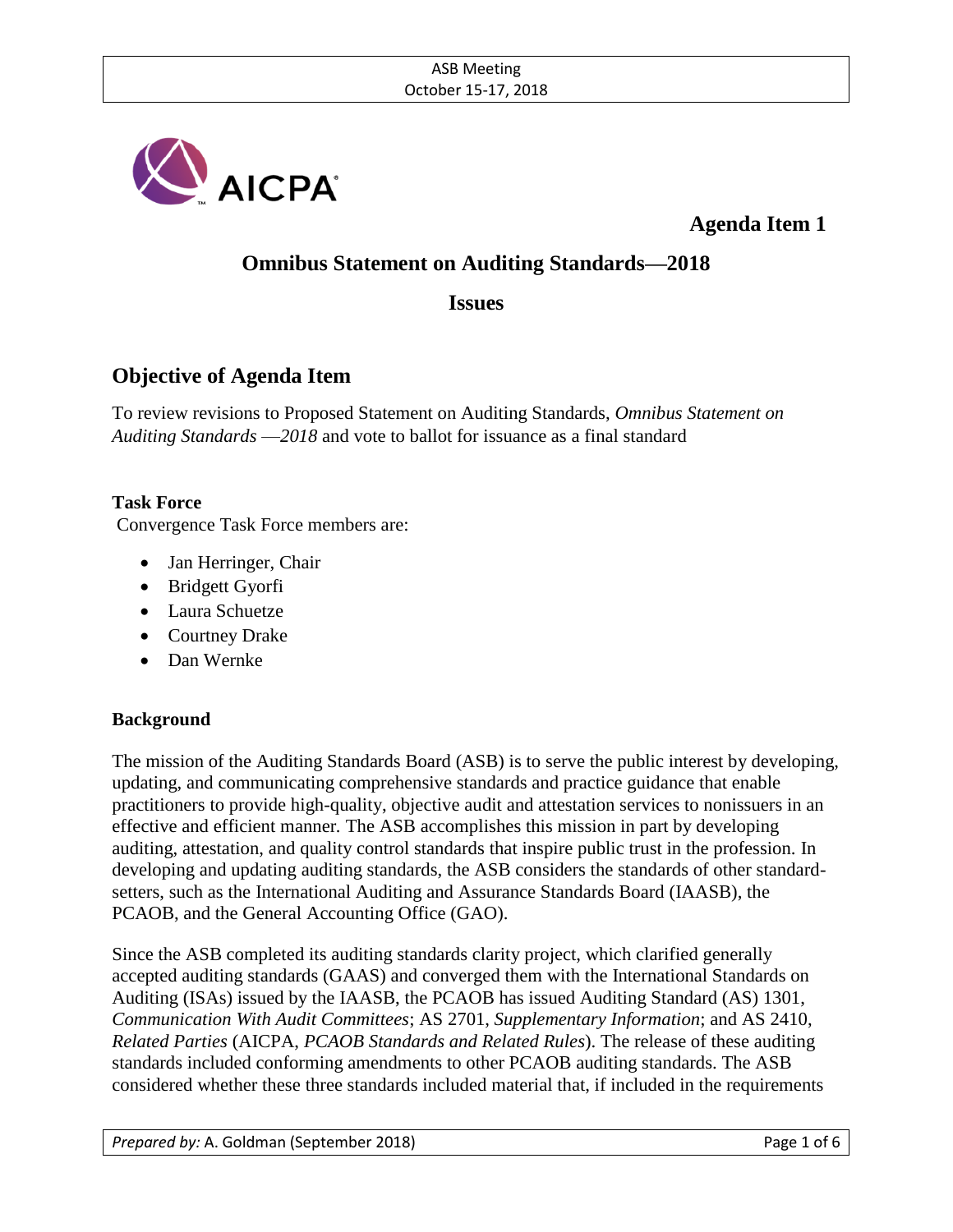or application material of GAAS, would enhance audit quality for audits of financial statements of nonissuers in an effective and efficient manner.

The ASB reviewed the three PCAOB auditing standards and, for each requirement in a PCAOB auditing standard that the ASB believes does not have an equivalent in GAAS, considered whether an amendment to GAAS was appropriate.

With regard to its evaluation of material from AS 2701 no changes to GAAS are being proposed. Release No. 2013-008, *Auditing Standard No. 17―Supplementary Information Accompanying Audited Financial Statements*, explains that a primary consideration in developing AS 2701 related to the PCAOB's oversight of brokers and dealers in securities. After consideration of the PCAOB's objective and evaluating the sufficiency of the procedures and reporting in existing GAAS, the ASB concluded that no amendments to GAAS are necessary*.*

The proposed SAS, *Omnibus SAS—2018,* proposed amendments to 13 AU-C sections, with the most substantive amendments to AU-C section 260, *Communications With Those Charged With Governance*, AU-C section 550, *Related Parties*, and AU-C section 240, *Consideration of Fraud in a Financial Statement Audit.*

The exposure draft of the proposed SAS was issued in November 2017. Comments were due on May 15, 2018.

## **I. Changes to the July draft as directed by the ASB**

The ASB discussed the comments received at its July 23-26, 2018 meeting and directed the Task Force to make the following changes:

| AU-C 260, page 2, par. 12            | Change addition to bullet "f" to be a separate bullet   |
|--------------------------------------|---------------------------------------------------------|
| AU-C 550, page 5, par. 15 <i>c</i> ; | Retain "outside the normal course of business" to       |
| page 12, par. A22                    | modify "arrangements", and inserted a comma to          |
|                                      | clarify that.                                           |
| AU-C 550, page 6, par. 17;           | Heading changed from "Maintaining Alertness" to         |
| page 12, par. A23                    | "Remaining Alert"                                       |
| AU-C 550, page 6, par. 17 and par.   | Reject move of requirement to "evaluate whether the     |
| 22                                   | entity has properly identified its related parties and  |
|                                      | relationships and transactions with related parties" to |
|                                      | par. 17 and retain in par. 22                           |
| AU-C 550, page 6, par.22; page 11,   | Delete par. A22A and revert to placing proposed         |
| par. A22A; page 12, par. A35         | amendment in par. A35. Note that the Task Force is      |
|                                      | now proposing that the proposed amendment be            |
|                                      | incorporated in par. 22, because that provides the best |
|                                      | flow and is closest to the wording in AS 1401.          |
| AU-C 550, page 7, par. 26            | Revise wording to indicate that significant unusual     |
|                                      | related party transactions include those that are       |
|                                      | required to be disclosed or determined to be a          |
|                                      | significant risk.                                       |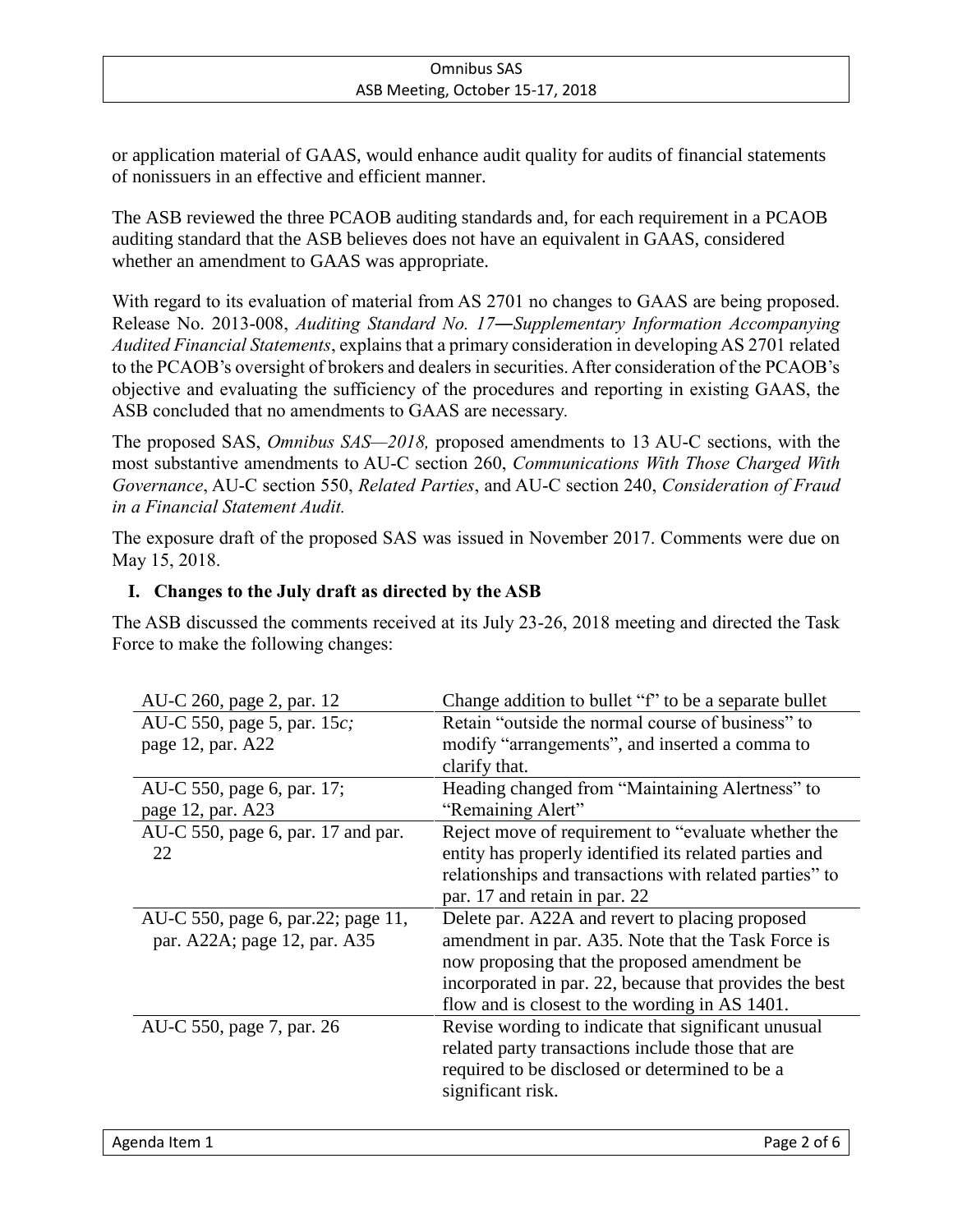| Omnibus SAS                      |  |
|----------------------------------|--|
| ASB Meeting, October 15-17, 2018 |  |
|                                  |  |

| AU-C 240, page 18, par. 11, and page | Added application material to the definition of    |
|--------------------------------------|----------------------------------------------------|
| 20, par. A8A                         | "significant unusual transaction", as described in |
|                                      | section II below.                                  |
| AU-C 580, page 29, par. 17;          | Deleted "adequately"                               |
| AU-C 930, page 32, par. 21           |                                                    |
| AU-C 580, page 30, par. A18, last    | Reverted to previous wording                       |
| bullet; AU-C 930, page 32, par.      |                                                    |
| A30                                  |                                                    |

### **II. Change to the July draft as directed by the ASB**

In addition, the ASB asked the Task Force to consider application material to the definition of "significant unusual transactions".

The following sentence was deleted from paragraph A139 of AU-C 315: "*Nonroutine transactions* are transactions that are unusual, either due to size or nature, and that, therefore, occur infrequently".

The ASB suggested that this sentence be added as application material to the definition of "significant unusual transactions". Significant unusual transactions are defined as *significant transactions that are outside the normal course of business for the entity or that otherwise appear to be unusual due to their timing, size, or nature.*

Suggested application material, that does not repeat too much from the definition, is as follows:

### **Definitions (Ref: par. 10)**

A8A. Transactions that are unusual due to their timing are nonroutine and occur infrequently.

Note that the word "nonroutine" has been changed to "unusual" everywhere in GAAS except for the following three usages, for which the Task Force believes "nonroutine" is more appropriate.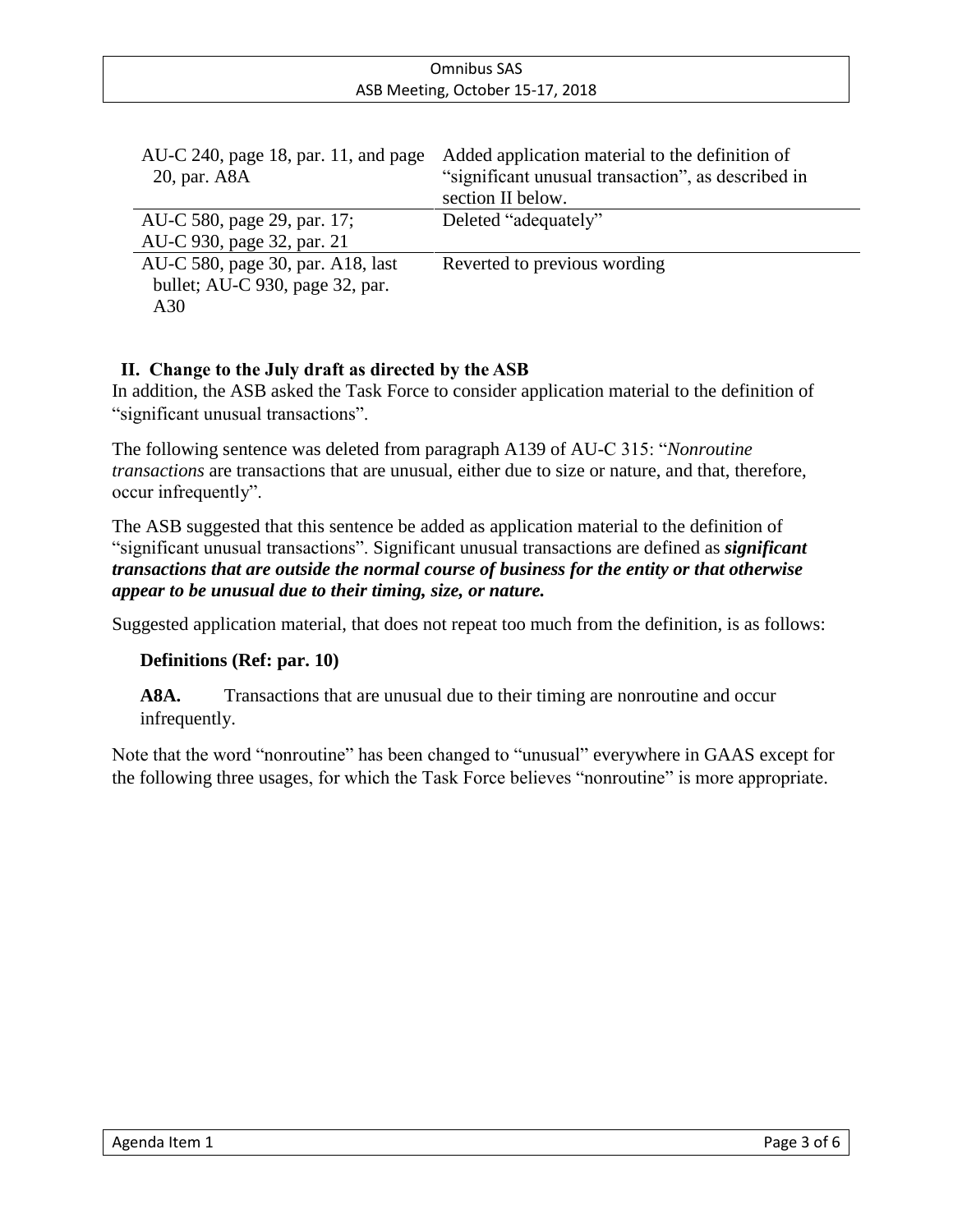# **Appendix B — Internal Control Components (Ref: par. .04, .15–.25, and .A78–.A121)**

### **.A157**

This appendix further explains the components of internal control, as set out in paragraphs .04, .15–.25, and .A78–.A121, as they relate to a financial statement audit.

…

Certain control activities may depend on the existence of appropriate higher level policies established by management or those charged with governance. For example, authorization controls may be delegated under established guidelines, such as investment criteria set by those charged with governance; alternatively, nonroutine transactions, such as major acquisitions or divestments, may require specific high level approval, including, in some cases, that of shareholders.

### **Monitoring of Controls**

…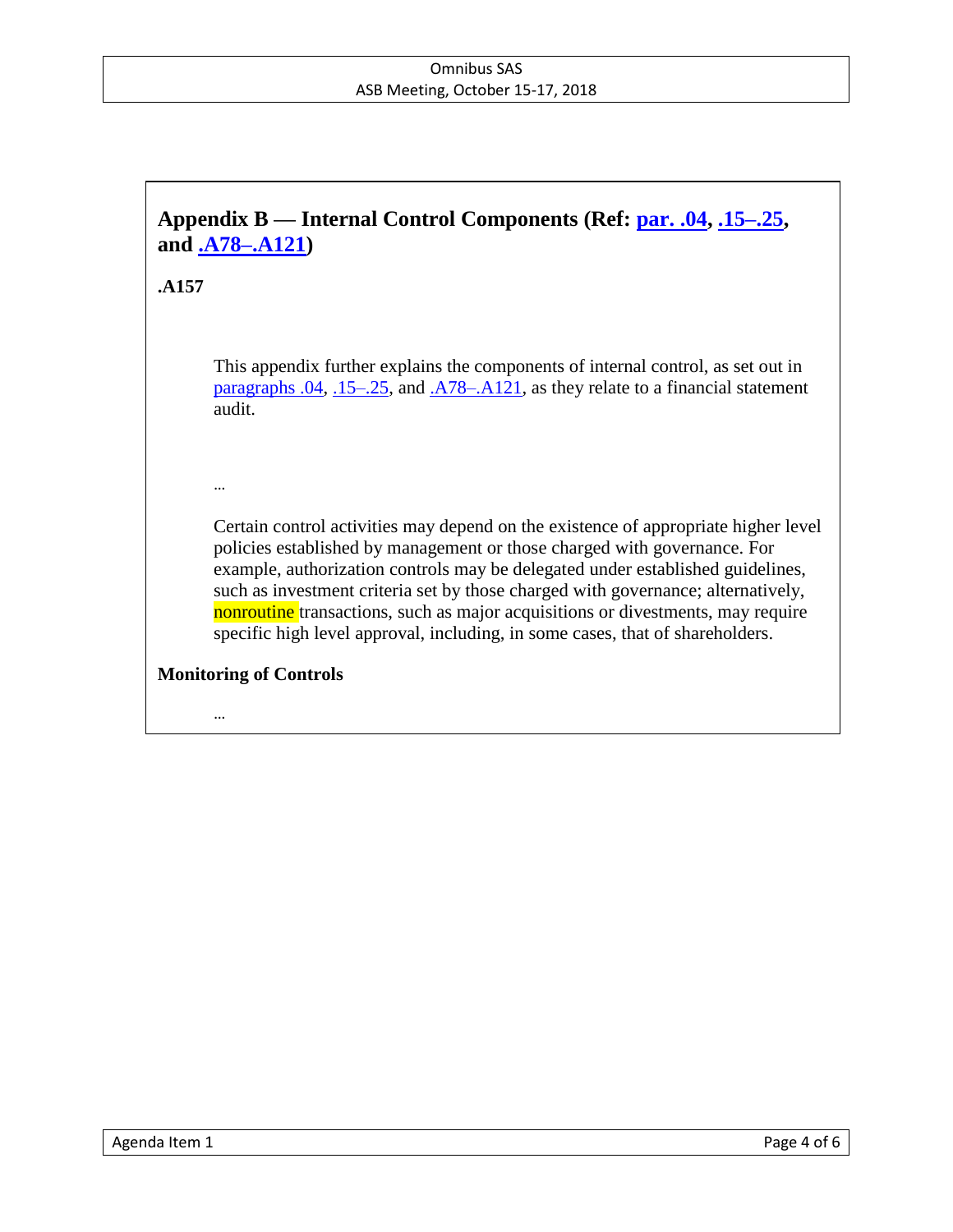## **Appendix C — Conditions and Events That May Indicate Risks of Material Misstatement (Ref: par. .A40 and .A135)**

## **.A158**

The following are examples of conditions and events that may indicate the existence of risks of material misstatement. The examples provided cover a broad range of conditions and events; however, not all conditions and events are relevant to every audit engagement, and the list of examples is not necessarily complete.

- …
- Significant amount of nonroutine or nonsystematic transactions, including intercompany transactions and large revenue transactions at period-end

**AU-C 540.A60** The auditor's decision about which response, individually or in combination, in paragraph .13 to undertake to respond to the risks of material misstatement may be influenced by such matters as the following:

> The nature of the accounting estimate, including whether it arises from routine or nonroutine transactions

### **Question for ASB consideration**

Does the ASB agree that the word "nonroutine" should be retained in these three usages?

### **III. Effective date of the Omnibus SAS**

The provisional effective date proposed in the exposure draft was not earlier than for audits of financial statements for periods ending on or after June 15, 2019. This effective date was